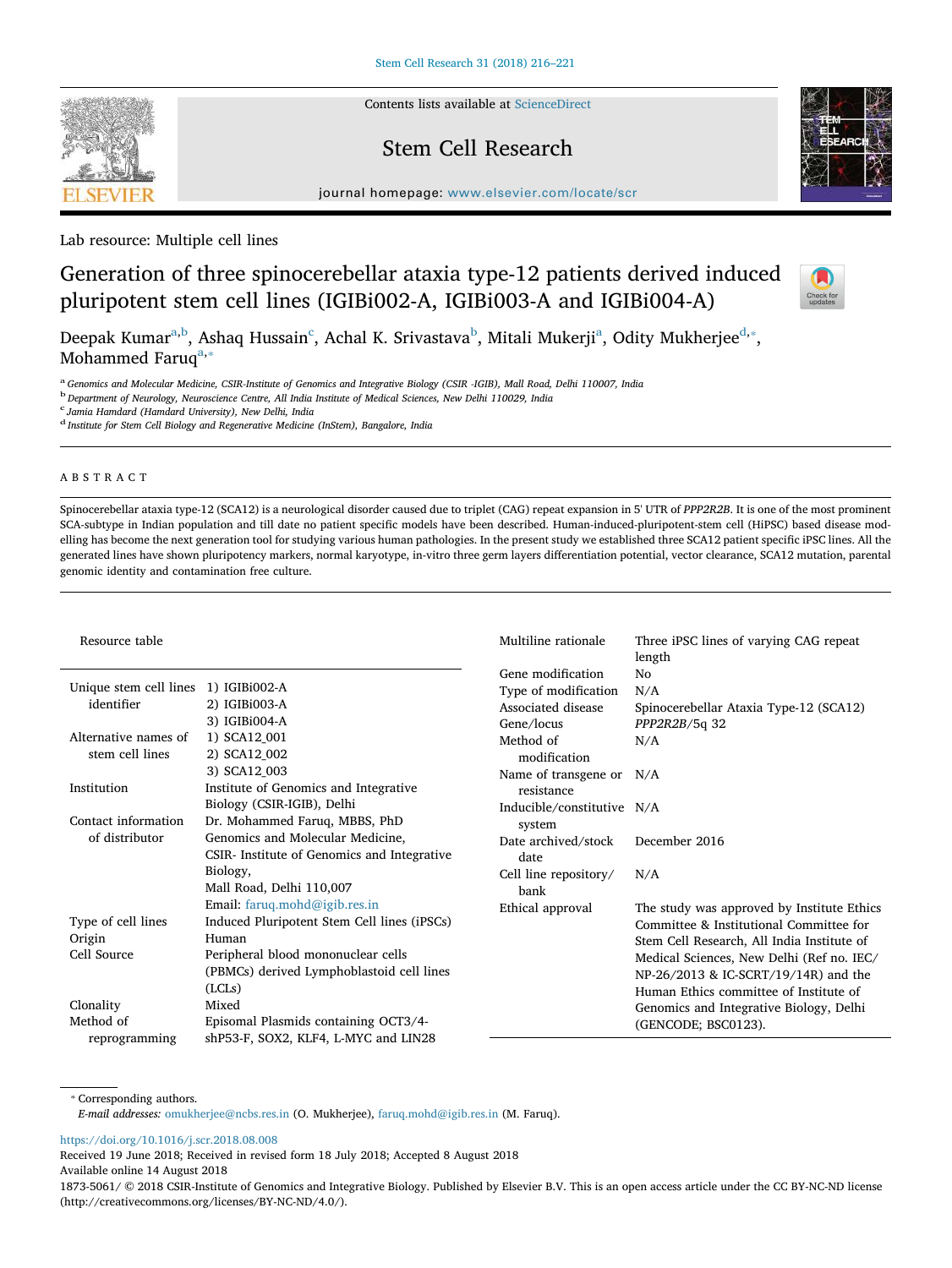Table 1 Summary of lines.

*D. Kumar et al. Stem Cell Research 31 (2018) 216–221*

| $-$<br>$\cdots$                        |                                                   |                        |                                  |                            |                                                                                                 |                         |
|----------------------------------------|---------------------------------------------------|------------------------|----------------------------------|----------------------------|-------------------------------------------------------------------------------------------------|-------------------------|
| iPSC line names                        | Abbreviation in figures                           | Gender                 | Age                              | Ethnicity                  | Genotype of locus                                                                               | Disease                 |
| IGIBi002-A<br>IGIBi003-A<br>IGIBi004-A | <b>SCA12 001</b><br><b>SCA12 002</b><br>SCA12 003 | Male<br>Female<br>Male | 49 Years<br>50 Years<br>49 Years | Indian<br>Indian<br>Indian | PPP2R2B has 14/59 CAG repeats<br>PPP2R2B has 10/67 CAG repeats<br>PPP2R2B has 17/65 CAG repeats | SCA12<br>SCA12<br>SCA12 |
|                                        |                                                   |                        |                                  |                            |                                                                                                 |                         |

#### 1. Resource utility

These generated iPSC lines are useful in disease modelling and therapeutic intervention. These generated lines can be used to study the mechanistic role of CAG repeat expansion in SCA12 pathogenesis and prospective translational research could be harnessed by these cell types in-vitro to identify and screen drugs useful for SCA12 therapeutics.

#### 2. Resource details

SCA12 is an autosomal dominant trinucleotide repeat expansion disorder clinically characterized by cerebro-cerebellar degeneration (i.e. progressive action tremor of hands, gait ataxia, dysarthria, head tremor etc.) and variable onset of other pyramidal and extrapyramidal features during the course of disease progression (Holmes et al., 1999). The underlying genetic defect in SCA12 is the expansion of CAG repeats (≥43) in 5′ region of *PPP2R2B* (Srivastava et al., 2017).

In the present study peripheral blood samples of clinically and genetically SCA12 patients ( $n = 3$ ) (Table 1) were collected at All India Institute of Medical Sciences (AIIMS), New Delhi. Information about the onset and course of the disease, initial symptoms, medical history and medication was obtained with a semi-structured interview.

To generate induced pluripotent stem cells (iPSCs), peripheral blood mononuclear cells (PBMCs), were isolated and were transformed to lymphoblastoid cell lines (LCLs) using Epstein Barr virus (EBV) following a published protocol (Frisan et al., 2001). LCLs were characterized for the presence of B cell subpopulation and SCA12 mutation. Immunophenotying revealed 87–88% to be positive for B cells in culture and genotyping identified retention of SCA12 mutation in diseased state (Supplemental Fig. 1 panel A–C). LCLs have expanded population doubling and thus serve as a continuous resource of donor cells avoiding repeated sampling. The LCLs were tested for sample integrity (STR analysis with the original donor sample) and sterility (mycoplasma detection) prior to reprogramming. In this study we report successful generation of three iPSC lines IGIBi002-A (SCA12\_001), IGIBi003-A (SCA12\_002) and IGIBi004-A (SCA12\_003) from unrelated symptomatic SCA12 patients having varying CAG repeats length. Reprogramming was performed using electroporation of episomal plasmids expressing reprogramming factors OCT4, SOX2, L-MYC, KLF4, LIN-28 and P53 shRNA as described previously (Okita et al., 2011). As early as 12–15 days after electroporation, typical human embryonic stem (ES) cells like colonies were observed. All the lines showed typical iPSCs- like morphology and retinyl esters sequestered blue fluorescence (Fig. 1 panel A and B) when cultured in standard HuES medium containing 20% KOSR, characteristic of 'primed state' as reported previously (Muthusamy et al., 2014). Established iPSCs were characterized with respect to their pluripotent properties and were positive for pluripotency markers including OCT4, SOX2, SSEA4 (Fig. 1 panel B, E and Supplemental Fig. 3 panel A). Generated iPSC lines were validated to ensure chromosomal stability and had shown normal karyotype (Fig. 1 panel C, Table 2). Genotyping of iPSCs identified *PPP2R2B*-CAG expansion (mutation causing SCA12) (Fig. 1 panel F) (fragment analysis data not shown). All these iPSC lines exhibited potential to differentiate into three cellular lineages (ectoderm, mesoderm and endoderm) as evident from PluriTest (Supplemental Fig. 2 panel A–C) and their ability to form embryoid bodies which expressed NESTIN, OTX2

(ectodermal), nodal, SNAI1 (mesodermal) and GATA4, AFP (endodermal) transcripts in-vitro, followed by immunostaining of three cellular lineages (Fig. 1 panel D, G, H and Supplemental Fig. 3 panel B, Table 2). The short tandem repeat (STR) profiling of these lines were identical to PBMCs and LCLs from which the respective lines were derived, indicated that these lines are derivative of respective donor without cellular cross-contamination (Table 2). The exogenous reprogramming vector loss was confirmed by not detection of plasmids foot print after several passages (Fig. 1 panel I). Further all these lines were tested for mycoplasma contamination and were found sterile. To our knowledge, this is the first study to generate SCA12 specific iPSCs and their transcriptomic data resources for future studies.

## 3. Materials and methods

## *3.1. Subjects and study approval*

Patients were clinically and genetically confirmed for the presence of SCA12 at All India Institute of Medical Sciences (AIIMS) before their recruitment into this study. For iPSC generation, blood samples of three unrelated patients were drawn. The study was approved by the Institute Ethics Committee & Institutional Committee for Stem Cell Research, AIIMS, New Delhi (Ref no. IEC/NP-26/2013 & IC-SCRT/19/14R) and the Human Ethics committee of CSIR-IGIB for GENCODE (BSC0123). Informed written consent was obtained from each subject.

## *3.2. Peripheral blood mononuclear cells (PBMCs) isolation, LCL generation and characterization*

PBMCs were isolated from three unrelated symptomatic SCA12 patients using Histopaque (Sigma-Aldrich, cat # 10771) gradient following manufacturer's instructions. PBMCs were then transformed to lymphoblastoid cell lines (LCLs) using Epstein Barr virus (EBV) following a published protocol (Frisan et al., 2001). LCLs were maintained in RPMI 1640 medium (Gibco, cat  $#$  61870-010) supplemented with 20% FBS (Gibco cat # 10082147), and  $1 \times$  Penicillin & Streptomycin (Invitrogen, cat #15140-122). Direct immunofluorescence was measured to confirm the presence of the B cell subpopulation using CD19 cell surface marker. CD3 staining was also performed to confirm the exclusion of T cells in culture. Cells were washed once with 1 X DPBS (Gibco, cat # 59321C), suspended in FACS buffer containing diluted FcR blocking and incubated on ice 10 min. Blocking was removed and cells were resuspended in FACS buffer and antibodies labelled with fluorophore (CD19- PerCP-Cy5.5 and CD3-APC, BD Biosciences, cat# 555335, & 561,295) as per manufactures instructions. Cells were then incubated on ice for 30 min, washed once with FACS buffer, resuspended in PBS and acquired on FACS Aria (BD Biosciences).

## *3.3. Induced pluripotent stem cells (iPSCs) generation*

The generated LCLs of the three patients were reprogrammed via episomal plasmids harboring reprogramming factors as described previously (Okita et al., 2011). Briefly 0.2 million LCLs were electroporated with 1 μg of three reprogramming plasmids viz., pCXLEhOCT3/4-shP53-F (Addgene, cat #27077), pCXLE-hSK (Addgene, cat #27078) and pCXLE-hUL (Addgene, cat #27080) using Neon device (Invitrogen, USA). Post electroporation, cells were transferred onto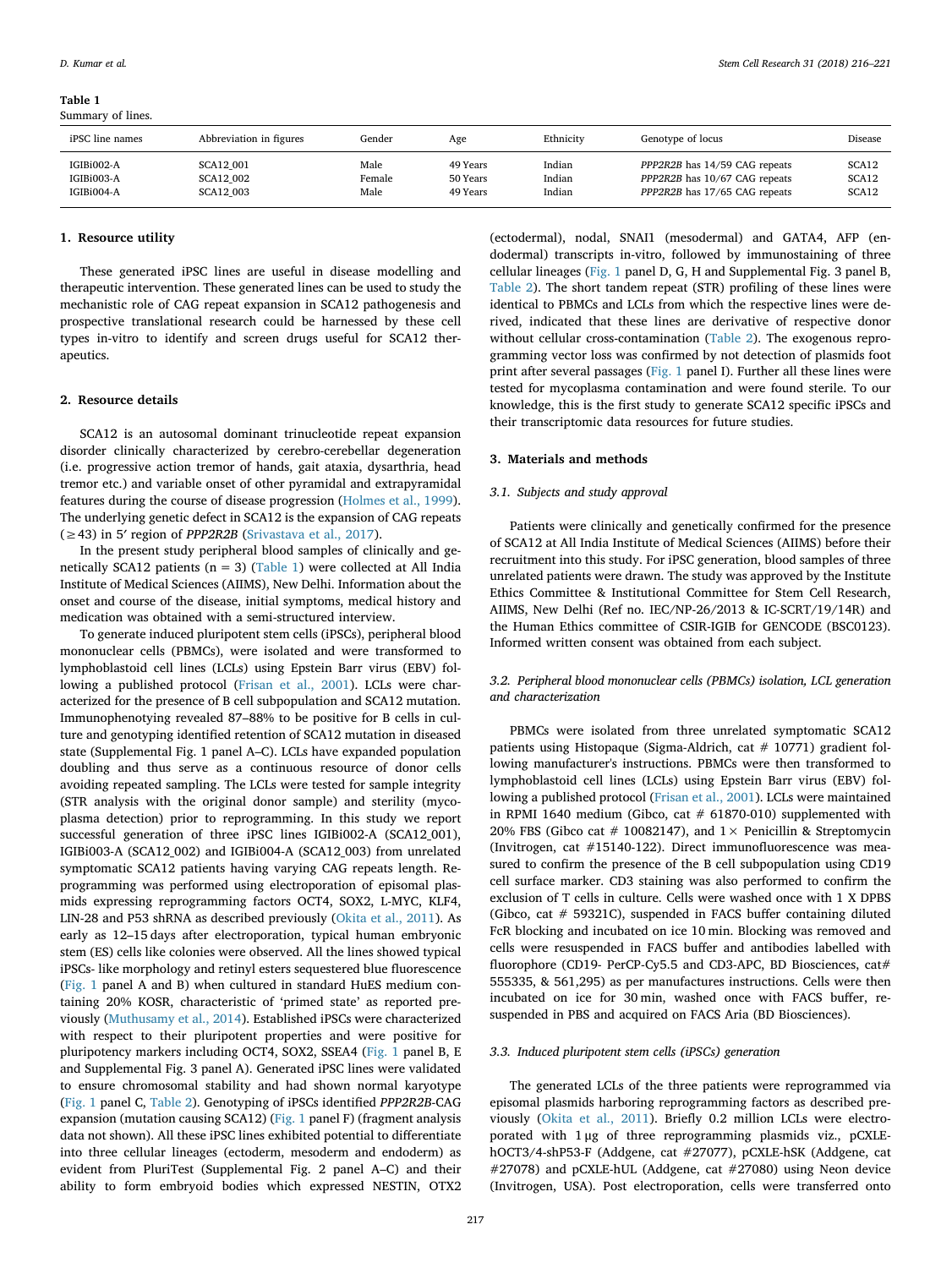

Fig. 1. Generation and characterization of iPSC lines (IGIBi002-A, IGIBi003-A and IGIBi004-A)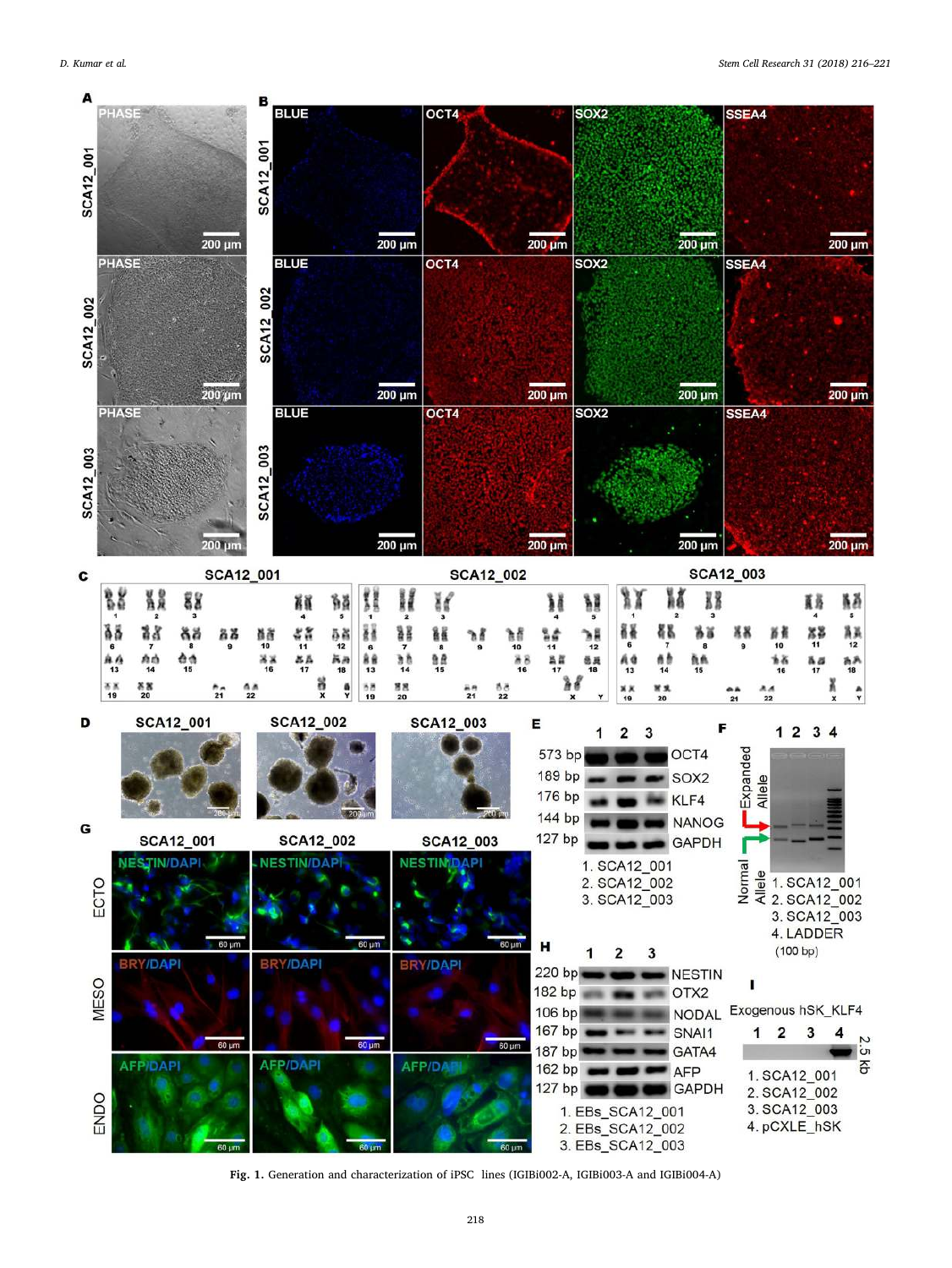#### Table 2

Characterization and validation.

| Classification               | Test                                                                          | Result                                                                                                                      | Data                                                                                  |
|------------------------------|-------------------------------------------------------------------------------|-----------------------------------------------------------------------------------------------------------------------------|---------------------------------------------------------------------------------------|
| Morphology<br>Phenotype      | Photography<br>Qualitative analysis (RT-PCR)                                  | Normal (scale bar: 200 µm)<br>Expression of transcripts of pluripotency markers                                             | Fig. 1 panel A<br>Fig. 1 panel E and supplemental Fig. 3                              |
|                              |                                                                               | including OCT4, SOX2, KLF4, NANOG                                                                                           | panel A                                                                               |
|                              | Qualitative analysis (Immunocytochemistry)                                    | Immunopositivity of pluripotency markers OCT4, SOX2<br>and SSEA4 (scale bar: 200 µm)                                        | Fig. 1 panel B                                                                        |
|                              | In-silico                                                                     | PluriTest (All the lines have passed the PluriTest score)                                                                   | Supplemental Fig. 2 panel A-C                                                         |
| Genotype                     | Karyotype (G-banding)                                                         | SCA12_001: 46XY (band resolution: 250), SCA12_002:<br>46XX (band resolution: 300), SCA12_003:46XY (band<br>resolution: 250) | Fig. 1 panel C                                                                        |
| Identity                     | Microsatellite PCR (mPCR)                                                     | Not performed                                                                                                               | N/A                                                                                   |
|                              | STR analysis                                                                  | 10 Loci tested. Matched                                                                                                     | Submitted in archive with journal                                                     |
| Mutation analysis            | CAG Repeat length analysis by PCR and<br>fluorescence based fragment analysis | Genotyping of iPSCs identified PPP2R2B-CAG expansion<br>mutation                                                            | Fig. 1 panel F and data (fragment<br>analysis) not shown but available from<br>author |
|                              | Southern Blot OR WGS                                                          | Not done                                                                                                                    | N/A                                                                                   |
| Microbiology and<br>virology | Mycoplasma                                                                    | By luminescence - Negative                                                                                                  | Data not shown but available from<br>author                                           |
| Differentiation potential    | Embryoid body formation (RT-PCR)                                              | Ectoderm: NESTIN, OTX2,<br>Mesoderm: NODAL, SNAI1<br>Endoderm:GATA4, AFP                                                    | Fig. 1 panel H                                                                        |
|                              | Embryoid body                                                                 | EBs: Phase contrast (scale bar: $200 \mu m$ )                                                                               | Fig. 1 panel D                                                                        |
|                              | formation                                                                     | Ectoderm: NESTIN                                                                                                            | Fig. 1 panel G                                                                        |
|                              | (Immunocytochemistry)                                                         | Mesoderm: Brachyury/Bry                                                                                                     |                                                                                       |
|                              |                                                                               | Endoderm: AFP (scale bar: 60 µm)                                                                                            |                                                                                       |
| Donor screening              | $HIV$ 1 + 2 Hepatitis B, Hepatitis C                                          | Not tested                                                                                                                  | N/A                                                                                   |
| Genotype additional          | Blood group genotyping                                                        | Not done                                                                                                                    | N/A                                                                                   |
| info                         | HLA tissue typing                                                             | Not done                                                                                                                    | N/A                                                                                   |

gamma irradiated mouse embryonic fibroblast feeder layer and cultured in iPSC medium containing KnockOut DMEM (Gibco, cat #10829-018), 20% KnockOut Serum Replacement (Gibco, cat #10828- 028), 55 mM beta-mercaptoethanol (Gibco, cat #21985-023), 10 mM nonessential amino acids (Gibco, cat #11140-050), 2 mM <sup>L</sup>-glutamine (Gibco, cat #35050-061),  $1 \times$  Penicillin & Streptomycin (Invitrogen, cat #15140-122), 10 ng/ml recombinant human bFGF (Gibco, cat #PHG6015) supplemented with 50 μg/ml <sup>L</sup>-ascorbic acid (Sigma-Aldrich, cat  $#$  A4403), and 0.5 mM sodium butyrate (Sigma-Aldrich, cat  $#$ B5887). Reagents were obtained from Life Technologies except stated otherwise. Once the colonies grew, they were mechanically passaged onto inactivated mouse embryonic fibroblasts (MEF) feeder layers and propagated in iPSC medium lacking sodium butyrate and ascorbic acid.

## *3.4. Lipid body associated retinyl esters* fl*uorescence (blue* fl*uorescence)*

Blue fluorescence is an endogenous marker associated with pluripotency (Muthusamy et al., 2014). 'Primed' pluripotent stem cells exhibit a characteristic blue fluorescence arising from retinyl esters sequestered in cytoplasmic lipid bodies. This endogenous fluorescence correlates with the expression of standard pluripotency markers like OCT4, NANOG etc., iPSC lines cultured in standard HuES medium containing KnockOut DMEM (Gibco, cat #10829-018), 20% KnockOut Serum Replacement (Gibco, cat #10828-028), 55 mM beta-mercaptoethanol (Gibco, cat #21985-023), 10 mM nonessential amino acids (Gibco, cat #11140-050), 2 mM <sup>L</sup>-glutamine (Gibco, cat #35050-061), 1× Penicillin & Streptomycin (Invitrogen, cat #15140-122), 10 ng/ml recombinant human bFGF (Gibco, cat #PHG6015) were allowed to achieve 70–80% confluency. The blue fluorescence was visualized by epifluorescence microscopy using DAPI filter (excitation/emission); (325–375 nm/450–500 nm). The images were acquired using Nikon Eclipse TE2000-E-PFS, Japan.

#### *3.5. Immunostaining*

The iPSCs were fixed with 4% paraformaldehyde (PFA) for 20 min followed by permeabilization with 0.1% Triton- X 100 for 10 min. The cells were kept in blocking solution (1% BSA) for one hour at room

temperature, incubated overnight at 4 °C with diluted primary antibodies (Table 3). The cells were washed thrice with  $1 \times$  HBSS (Gibco, cat # 59321C) (5 min per wash) and incubated for 1 h with diluted secondary antibodies at room temperature. Counter staining for nuclei was done with DAPI (Thermo Fisher Scientific, cat  $#62248$ ) for 5 min at room temperature. Slides were mounted in DABCO and imaging was done using epifluorescence microscope (Nikon Eclipse TE2000-E-PFS, Japan).

## *3.6. Karyotyping*

All the generated lines were karyotyped using G banding techniques. The iPSCs were cultured 40 min in colchicine (100 μg/ml, Gibco #15212-012) to arrest the chromosomes at the metaphase stage of the cell cycle, followed by 0.56% KCl treatment. Cells were fixed in Carnoy's fixative (Methanol: Acetic Acid:: 3:1) and cell spreads were made by dropping of cell suspension onto the slides for G-Banding analysis.

## *3.7. CAG repeat analysis for detection of expansion mutation*

Genomic DNA was extracted from cells using QIAamp DNA Mini Kit (Qiagen, cat # 51304). PCR assay was used to amplify CAG repeats region of *PPP2R2B* using primer sequences (Table 3). Fragment analysis was performed on Applied Biosystems 3730xl Genetic Analyzer and the length of CAG repeats was calculated using GeneMapper software (Applied Biosystems).

## *3.8. Microsatellite short tandem repeat analysis*

Short tandem repeat analysis was done using GenePrint 10 System (Promega # B9510). The isolated DNA was used to amplify for 10 STR loci (TH01, TPOX, vWA, CSF1PO, D16S539, D7S820, D13S317, D5S818, D21S11, and amelogenin) following manufacturer's instructions. Fragment analysis was performed on Applied Biosystems 3730xl Genetic Analyzer, and allelic sizes were calculated using GeneMapper software (Applied Biosystems).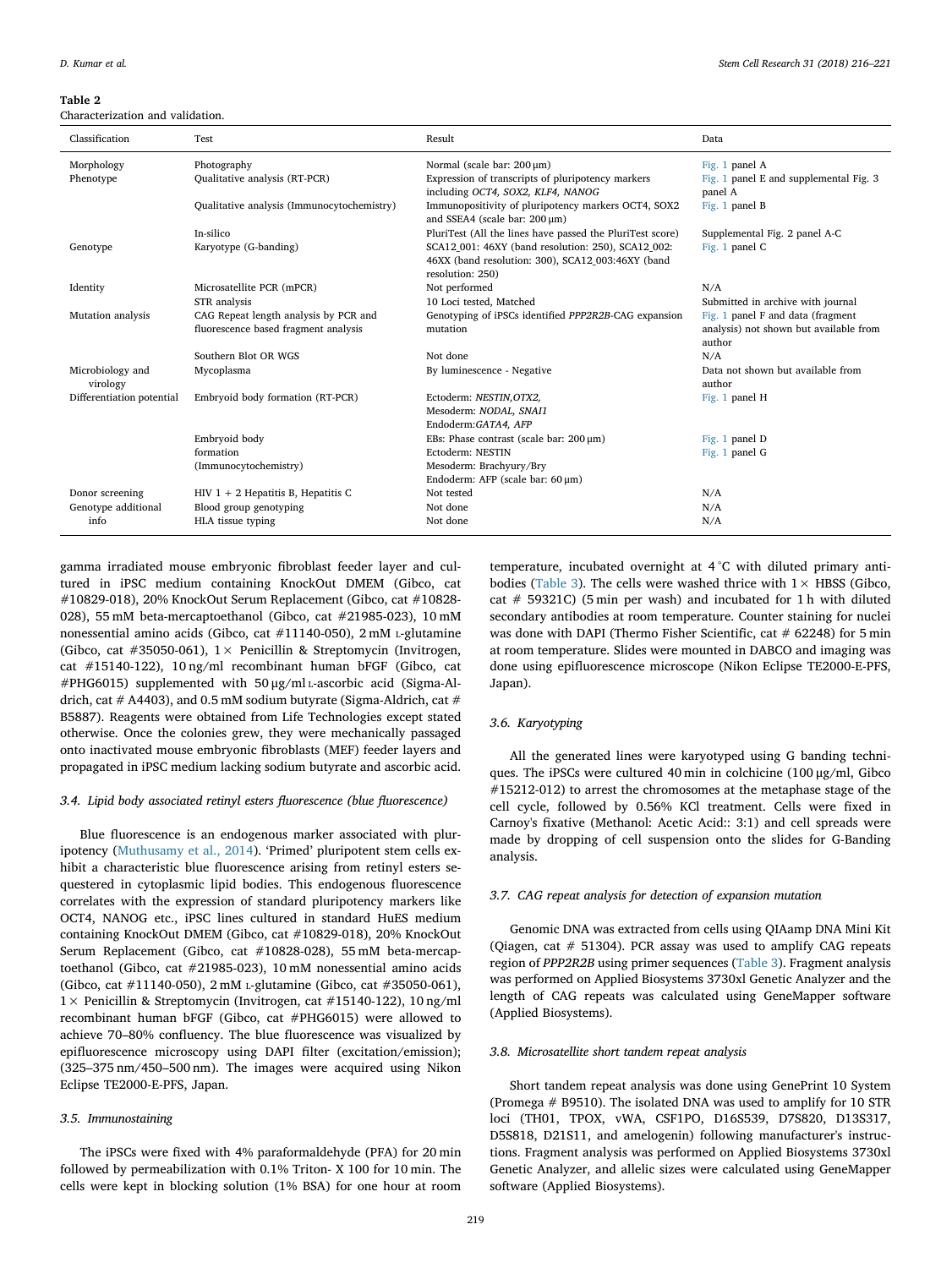#### Table 3

Reagents details.

Antibodies used for immunocytochemistry/flow-cytometry

|                         | Antibody                                                                       | Dilution | Company Cat $#$ and RRID                                       |
|-------------------------|--------------------------------------------------------------------------------|----------|----------------------------------------------------------------|
| Pluripotency markers    | Rabbit Anti-OCT4                                                               | 1:100    | Thermo Fisher Scientific, Cat# A24867, RRID: AB_2650999        |
| Pluripotency markers    | Rat Anti-SOX2                                                                  | 1:100    | Thermo Fisher Scientific, Cat# A24759, RRID: AB_2651000        |
| Pluripotency markers    | Mouse Anti-SSEA4                                                               | 1:100    | Thermo Fisher Scientific                                       |
|                         |                                                                                |          | Cat# A24866, RRID: AB 2651001                                  |
| Differentiation Markers | Mouse Anti-Nestin                                                              | 1:200    | Abcam, Cat# ab22035, RRID: AB 446723                           |
| Differentiation Markers | Rabbit Anti-Brachyury/Bry                                                      | 1:200    | Abcam, Cat# ab20680, RRID: AB 727024                           |
| Differentiation Markers | Mouse Anti- Alpha Fetoprotein (AFP)                                            | 1:200    | Santa Cruz Biotechnology, Cat# sc-130,302, RRID: AB<br>2223934 |
| Secondary antibodies    | Alexa Fluor 488 Goat Anti-Mouse, IgG $(H + L)$ Cross-Adsorbed Secondary        | 1:250    | Thermo Fisher Scientific, Cat# A24877, RRID: AB 2651008        |
|                         | Antibody                                                                       |          |                                                                |
| Secondary antibodies    | Alexa Fluor 488 Donkey Anti-Rat, IgG $(H + L)$ Highly Cross-Adsorbed Secondary | 1:250    | Thermo Fisher Scientific, Cat# A-24876, RRID: AB 2651007       |
|                         | Antibody                                                                       |          |                                                                |
| Secondary antibodies    | Alexa Fluor 594 Goat Anti-Mouse, IgG $(H + L)$ Cross-Adsorbed Secondary        | 1:250    | Thermo Fisher Scientific, Cat# A21236, RRID: AB 2535805        |
|                         | Antibody                                                                       |          |                                                                |
| Secondary antibodies    | Alexa Fluor 488 Donkey Anti-Mouse, IgG $(H + L)$ Highly Cross-Adsorbed         | 1:1000   | Molecular Probe,                                               |
|                         | Secondary Antibody                                                             |          | Cat# A-21202, RRID: AB 141607                                  |
| Secondary antibodies    | Alexa Fluor 594 Goat Anti-Rabbit, IgG (H + L) Highly Cross-Adsorbed            | 1:1000   | Thermo Fisher Scientific                                       |
|                         | Secondary Antibody                                                             |          | Cat# A-11037, RRID: AB 2534095                                 |
| <b>FACS</b>             | APC Mouse Anti-CD3                                                             | N/A      | BD Biosciences, Cat# 555335, RRID: AB_398591                   |
|                         | PerCP-Cy5.5 Mouse Anti- CD19                                                   | N/A      | BD Biosciences Cat# 561295, RRID: AB 10644017                  |
|                         |                                                                                |          |                                                                |

Primers

| Primer name                                | Target                             | Forward/reverse primers (5' - 3')                 |
|--------------------------------------------|------------------------------------|---------------------------------------------------|
| Pluripotency markers (RT-PCR)              | OCT4                               | CGACCATCTGCCGCTTTGAG/CCCCCTGTCCCCCATTCCTA         |
| Pluripotency markers (RT-PCR)              | SOX <sub>2</sub>                   | AGTCTCCAAGCGACGAAAAA/TTTCACGTTTGCAACTGTCC         |
| Pluripotency markers (RT-PCR)              | <b>NANOG</b>                       | ACATGCAACCTGAAGACGTGTG/CATGGAAACCAGAACACGTGG      |
| Pluripotency markers (RT-PCR)              | KLF4                               | AGTTCCCATCTCAAGGCACA/GACCTGGAAAATGCTCGGTC         |
| Pluripotency markers (RT-PCR)              | TDGF1                              | CGATGCTAACGCCTCTTTTC/GGCCAAATGCTGTCATCTCT         |
| Pluripotency markers (RT-PCR)              | <b>TERT</b>                        | TGTGCACCAACATCTACAAG/GCGTTCTTGGCTTTCAGGAT         |
| Pluripotency markers (RT-PCR)              | GDF3                               | CGGGAATGTACTTCGCTTTC/CCCTTTCTTTGATGGCAGAC         |
| Pluripotency markers (RT-PCR)              | DNMT3A                             | GGGGACGTCCGCAGCGTCACAC/CAGGGTTGGACTCGAGAAATCGC    |
| Pluripotency markers (RT-PCR)              | REX1                               | GCGTACGCAAATTAAAGTCCAGA/CAGCATCCTAAACAGCTCGCAGAAT |
| Pluripotency markers (RT-PCR)              | FOXD3                              | ACTCTGCCTCTCCCCAATTT/TCGGTTTTCGGTTTTACCTG         |
| Differentiation markers (RT-PCR)           | <b>NESTIN</b>                      | AACAGCGACGGAGGTCTCTA/TTCTCTTGTCCCGCAGACTT         |
| Differentiation markers (RT-PCR)           | OTX <sub>2</sub>                   | AGGTGGCACTGAAAATCAACTT/TTGGCCACTTGTTCCACTCT       |
| Differentiation markers (RT-PCR)           | PAX <sub>6</sub>                   | AGACACAGCCCTCACAAACA/CATAACTCCGCCCATTCACC         |
| Differentiation markers (RT-PCR)           | NODAI.                             | AGACATCATCCGCAGCCTAC/CCATGCCAGATCCTCTTGTT         |
| Differentiation markers (RT-PCR)           | <b>DES</b>                         | CTGCTCAACGTGAAGATGGC/TGGACCTCAGAACCCCTTTG         |
| Differentiation markers (RT-PCR)           | SNAI1                              | ATGTCCGGACCCACACTG/CTTGTGGAGCAGGGACATTC           |
| Differentiation markers (RT-PCR)           | AFP                                | AGGGAGCGGCTGACATTATT/CAGAGAATGCAGGAGGACA          |
| Differentiation markers (RT-PCR)           | GATA4                              | TCCAAACCAGAAAACGGAAG/CTGTGCCCGTAGTGAGATGA         |
| House-keeping genes (RT-PCR)               | <b>GAPDH</b>                       | CTGAGCTCATTTCCTGGTATGA/CTTCCTCTTGTGCTCTTGCTG      |
| Targeted mutation analysis (PCR & fragment | SCA12-mutation (PPP2R2B-CAG repeat | FAM -TGCTGGGAAAGAGTCGTG/GCCAGCGCACTCACCCTC        |
| analysis)                                  | expansion)                         |                                                   |
| Episomal plasmids (PCR)                    | Exo SOX2 KLF4                      | TTCTTCTTTTTCCTACAGCTCC/TAAAAATGTCTCTTCATGTGTAAGG  |

## *3.9. RNA isolation, cDNA synthesis and reverse transcriptase polymerase chain reaction (RT-PCR)*

Total RNA was isolated from cells using RNeasy Mini Kit (Qiagen, cat #74104). To remove any genomic DNA contamination from isolated RNA samples, DNase treatment was given using TURBO DNA-free Kit (Ambion, cat # AM1907). cDNA was synthesized from 1 μg total RNA using High Capacity cDNA Reverse Transcription Kit (Applied Biosystems, cat# 4368814). Primers were designed using the online tool Primer3 (http://bioinfo.ut.ee/primer3-0.4.0/primer3/) (Table 3). Reverse transcriptase PCR (RT-PCR) was performed for the assessment of transcripts associated with pluripotency and germ layers (ectoderm, endoderm and mesoderm) (Primers details is provided in Table 3). The amplified products were checked on 2% agarose gel using UV transilluminator documentation system (Bio Rad).

## *3.10. RNA sequencing (RNA-Seq)*

RNA-Seq libraries were prepared with 1 μg RNA using TruSeq RNA

sample preparation kit. Cluster generation was carried out on cBot using Illumina SBS kit.v3 protocol. Libraries were sequenced on Illumina HiSeq 2500 (Illumina). Generated bcl files were converted into FASTQ using CASAVA v1.8. Trimming and quality filtering was performed using FASTX tool kit (http://hannonlab.cshl.edu/fastx\_toolkit/ download.html) and FASTQC (http://www.bioinformatics.babraham. ac.uk/projects/download.html#fastqc). The sequenced reads were further mapped to the reference transcriptome (hg38) using Tophat v2.0.5 allowing a maximum of two mismatches. To quantify gene expression, Fragments Per Kilobase of transcript per Million mapped reads (FPKM) was performed using Cufflinks v2.0.2. FPKM were further used by Cuffdiff v2.0.2, in order to estimate differential expression of genes (DEG) between patients and controls.

#### *3.11. Availability of data and materials*

For each respective cell line, the generated RNA-Seq data have been deposited in NCBI with accession number SRA110347, with following sample identifiers, IG0002iPSCSCA12 (IGIBi002-A), IG0003iPSCSCA12